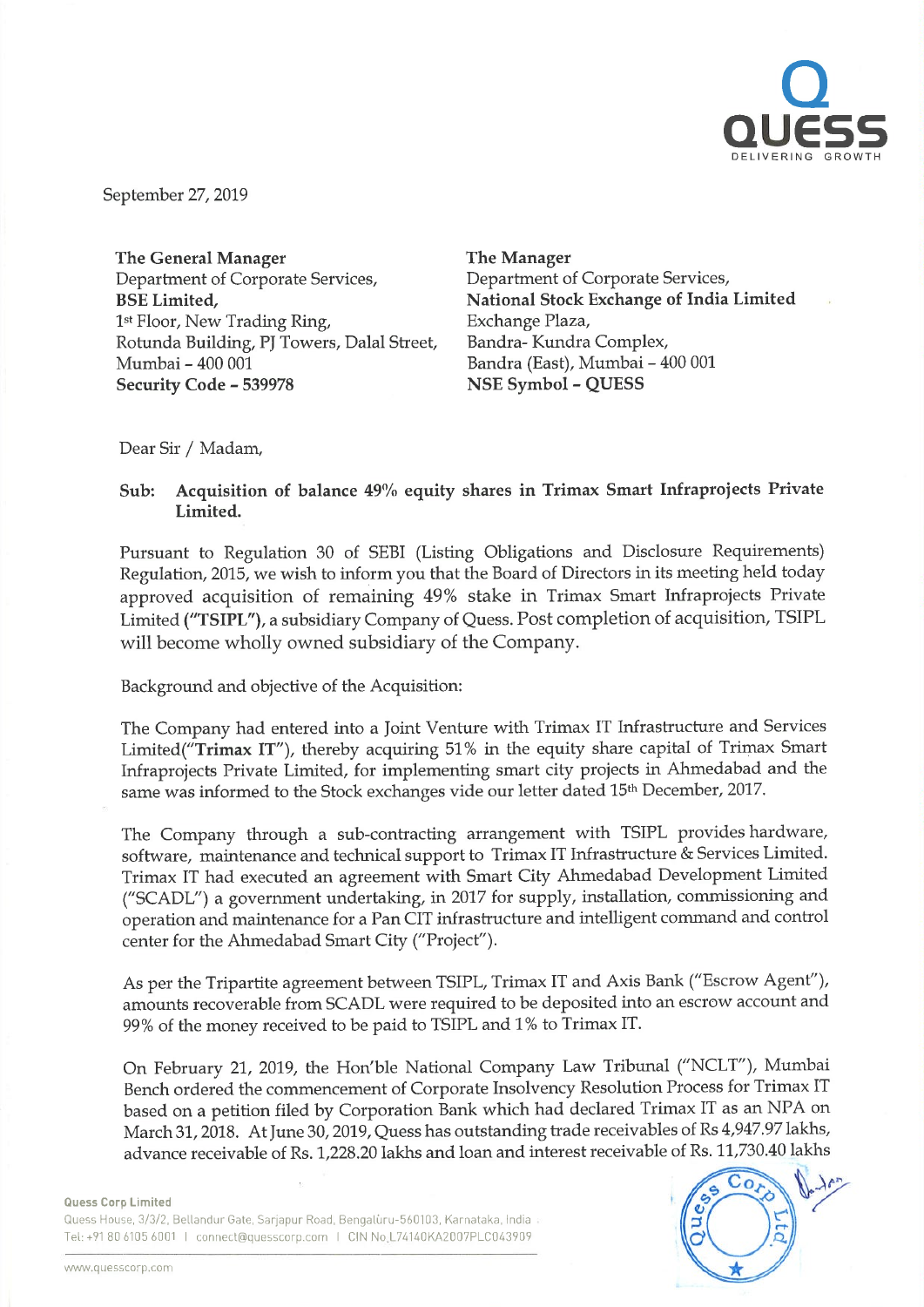

recoverable from TSIPL which was reported as <sup>a</sup> note to the Unaudited Financial Results for the quarter ended June 30, 2019.

Now, the Company agreed to enter into <sup>a</sup> settlement agreement covering the following:

- Acquisition of 49% stake in TSIPL for <sup>a</sup> consideration of Rs. 13 Crores.
- Relinquishment of rights in escrow by Trimax IT and TSIPL becoming 100% owner of rights in the escrow account thereby securing the entire receivable from SCADL.
- Resolution Professional to work with SCADL & TSIPL for transfer of Smart City projects contract from Trimax IT in favour of TSIPL.

The aforesaid proposal has been approved by the Committee of Creditors and the Resolution Professional appointed by the NCLT in Trimax IT matter.

After completion of aforesaid activities, TSIPL shall have all the rights over all the monies deposited in the escrow account currently and in future and Trimax IT will no longer be <sup>a</sup> beneficiary or owner of the sums in the escrow account.

We enclose herewith the details required under Regulation <sup>30</sup> of SEBI (Listing Obligations and Disclosure Requirements) Regulation, <sup>2015</sup> read with SEBI Circular No. CIR/CFD/CMD/4/2015, dated September 9, 2015 as an Annexure.

The meeting commenced on 09.30 AM and concluded at 10.10 AM.

We request you to take the above on record.

Thanking you,

Yours faithfully, For Quess Corp Limited

?r

Kundan K Lal Company Secretary and Compliance Officer M. No.: F8393

Encl: a/a



Quess House, 3/3/2, Bellandur Gate, Sarjapur Road, Bengaluru-560103, Karnataka. India Tel: +91 80 6105 6001 I connect@quesscorp.com I CIN No.L74140KA2007PLC043909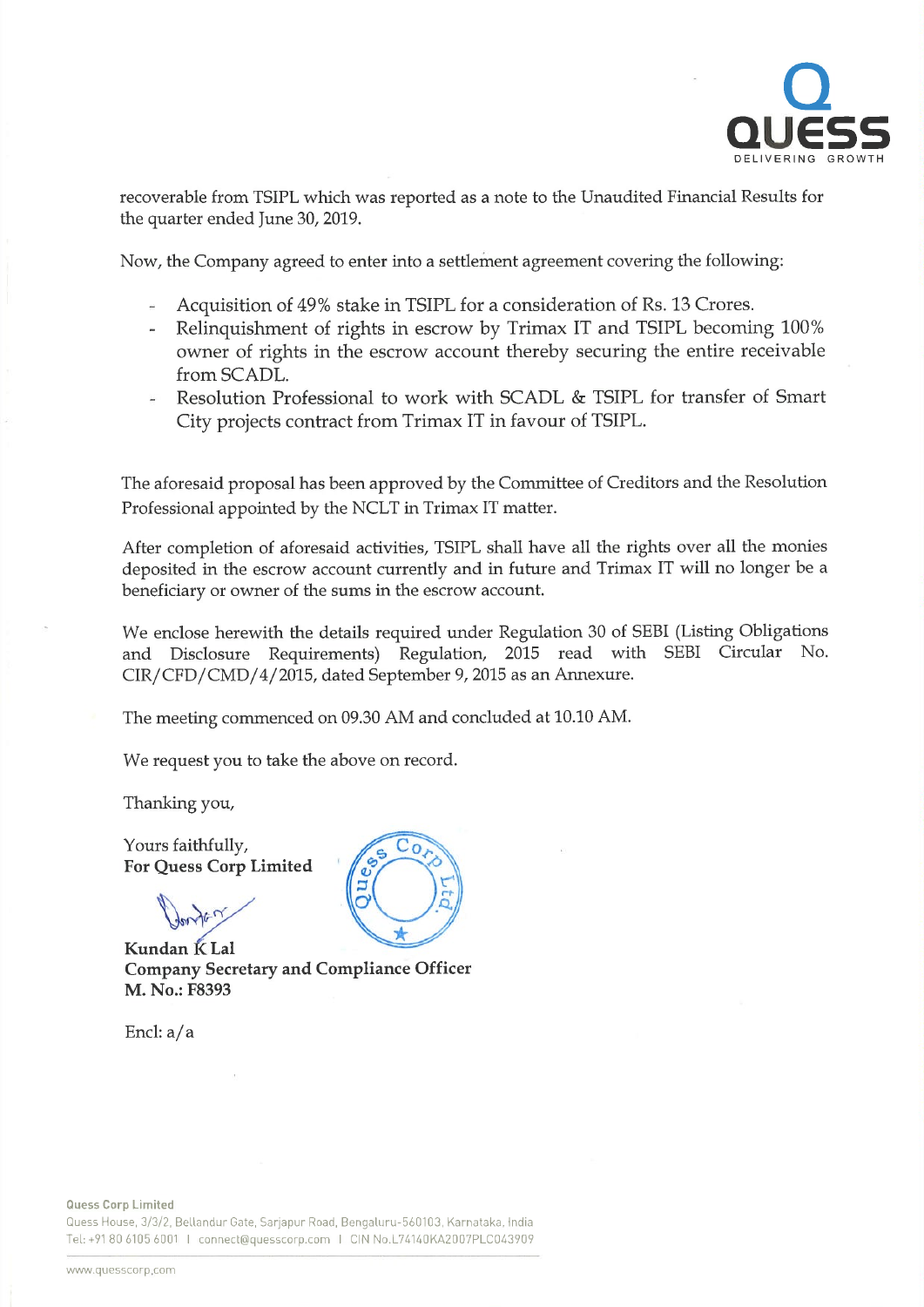

Annexure

## Information required under Regulation <sup>30</sup> of SEBI (Listing Obligations and Disclosure Requirements) Regulation, 2015 read with SEBI Circular No. CIR/CFD/CMD/4/2015, dated September 09, 2015.

| Sl.<br>N <sub>0</sub> | Particulars                                                                                                                                                                                                       | <b>Details</b>                                                                                                                                                                                                                                                                                                                                                                                                                                                                                                                 |
|-----------------------|-------------------------------------------------------------------------------------------------------------------------------------------------------------------------------------------------------------------|--------------------------------------------------------------------------------------------------------------------------------------------------------------------------------------------------------------------------------------------------------------------------------------------------------------------------------------------------------------------------------------------------------------------------------------------------------------------------------------------------------------------------------|
| 1.                    | Name of the transferor entity, details in brief<br>such as size, turnover etc.;                                                                                                                                   | Name: Trimax Smart Infraprojects Private Limited.<br>(''TSIPL'')                                                                                                                                                                                                                                                                                                                                                                                                                                                               |
|                       |                                                                                                                                                                                                                   | <b>Business:</b> It is in the business of implementing a city wide<br>and<br>provides<br>hardware,<br><b>ICT</b><br>Infrastruture<br>software, maintenance and technical support to other<br>Companies.                                                                                                                                                                                                                                                                                                                        |
|                       |                                                                                                                                                                                                                   | <b>Size and Turnover:</b><br>TSIPL has reported revenues of Rs. 33.75 Crores in<br>FY19.                                                                                                                                                                                                                                                                                                                                                                                                                                       |
| 2.                    | Whether the acquisition would fall within<br>related party transaction(s) and whether the                                                                                                                         | The Company is holding 51% stake in TSIPL. No<br>Promoter or promotor group companies have any                                                                                                                                                                                                                                                                                                                                                                                                                                 |
|                       | promoter/ promoter<br>$\gamma$<br>group<br>companies have any interest in the entity<br>being acquired? If yes, nature of interest and<br>details thereof and whether the same is done<br>at "arms length";       | interest in the entity being acquired.                                                                                                                                                                                                                                                                                                                                                                                                                                                                                         |
| 3.                    | Industry to which the entity being acquired<br>belongs;                                                                                                                                                           | Infrastructure                                                                                                                                                                                                                                                                                                                                                                                                                                                                                                                 |
| 4.                    | Objects and effects of acquisition (including<br>but not limited to, disclosure of reasons for<br>acquisition of target entity, if its business is<br>outside the main line of business of the listed<br>entity); | Relinquishment of rights in escrow by Trimax IT<br>(i)<br>Infrastructure & Services Limited (Trimax IT)<br>and TSIPL becoming 100% owner of rights in the<br>escrow account thereby securing the entire<br>receivable from SCADL.<br>(ii) Trimax IT to work with TSIPL to have SCADL<br>transfer in favour of TSIPL, the contract dated 23<br>concerning the project for<br>2017<br>October<br>implementation and maintenance of integrated<br>command and control centre and smart features in<br><b>Ahmedabad Smart City</b> |
| 5.                    | Brief details of any governmental<br>or<br>regulatory approvals required for<br>the<br>acquisition;                                                                                                               | N.A. However, the the proposed settlement has been<br>approved by the Committee of Creditors of Trimax IT.                                                                                                                                                                                                                                                                                                                                                                                                                     |
| 6.                    | Indicative time period for completion of the<br>acquisition;                                                                                                                                                      | Two months                                                                                                                                                                                                                                                                                                                                                                                                                                                                                                                     |
| 7.                    | Nature of consideration - whether cash<br>consideration or share swap and details of the<br>same;                                                                                                                 | <b>Cash Consideration</b>                                                                                                                                                                                                                                                                                                                                                                                                                                                                                                      |

 $Co<sub>l</sub>$ 

ue

## Quess Corp Limited

b

Quess House, 3/3/2, Bellandur Gate, Sarjapur Road, Bengaluru-560103. Karnataka, India Tel: +9180 6105 6001 I connect@quesscorp.com I CIN No.L74140KA2007PLC043909